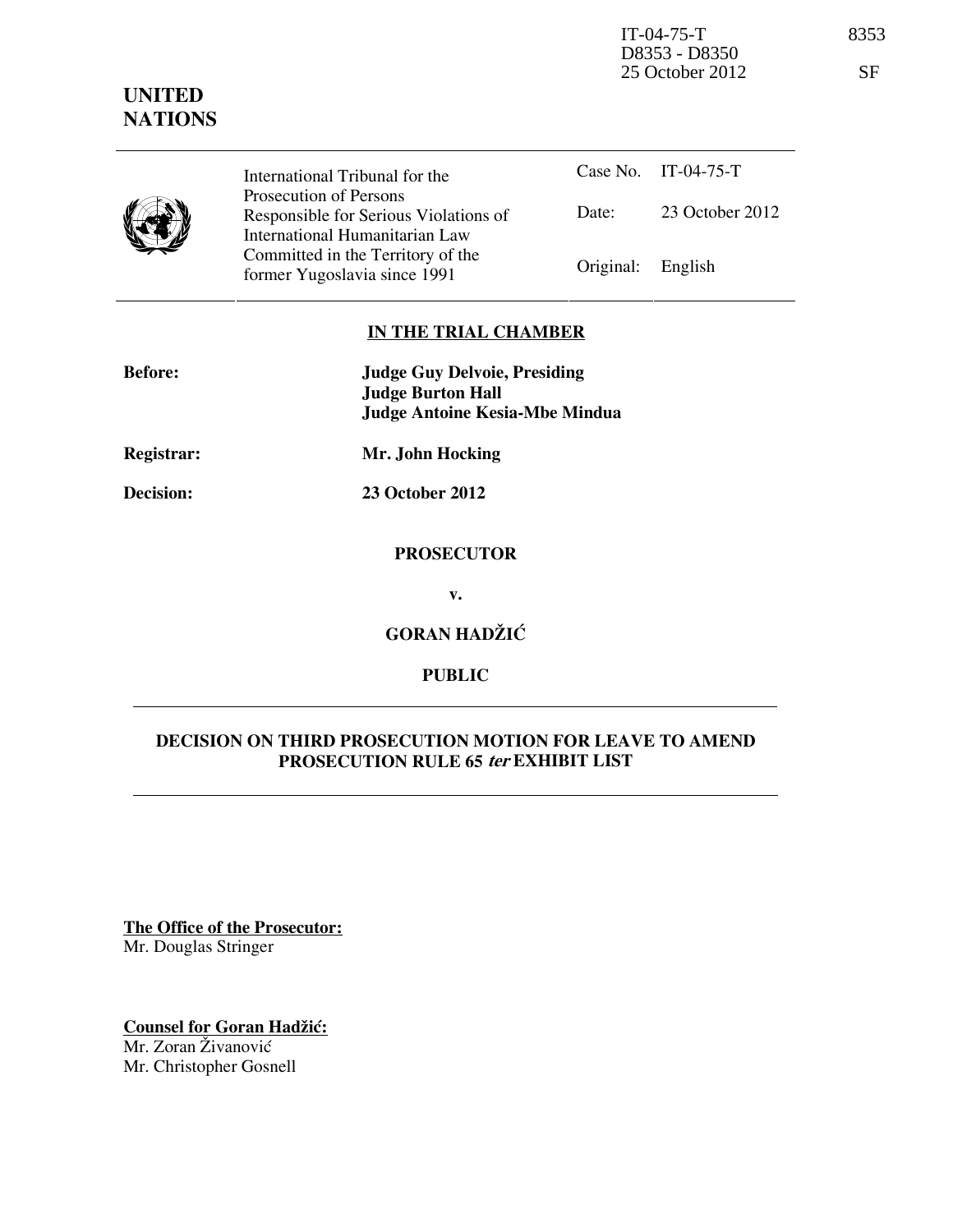1. **THIS TRIAL CHAMBER** of the International Tribunal for the Prosecution of Persons Responsible for Serious Violations of International Humanitarian Law Committed in the Territory of the former Yugoslavia since 1991 ("Tribunal") is seised of the "Third Prosecution Motion for Leave to Amend Its Rule 65 *ter* Exhibit List" filed by the Prosecution with confidential annexes on 8 October 2012 ("Motion"). The Defence filed its "Response to Third Prosecution Motion for Leave to Amend its Rule 65*ter* Exhibit List" on 23 October 2012 ("Response").

2. The Motion relates to the "Prosecution Notice of Rule 65 *ter* (E) Filings", filed by the Prosecution on 20 June 2012,<sup>1</sup> which included, *inter alia*, the Prosecution exhibit list ("Exhibit") List") filed pursuant to Rule 65 *ter* (E)(iii) of the Rules of Procedure and Evidence of the Tribunal ("Rules"). The Trial Chamber has granted Prosecution motions to amend the Exhibit List on 21 August 2012,<sup>2</sup> 15 October 2012,<sup>3</sup> and 19 October 2012.<sup>4</sup> The Trial Chamber issued an oral decision on 15 October 2012 granting in part the Motion and permitted the Prosecution to add two of the documents included in the Motion to the Exhibit List.<sup>5</sup>

#### **A. Submissions**

3. The Prosecution seeks leave to amend the Exhibit List by adding 334 documents.<sup>6</sup> The Prosecution submits that all of the documents have been disclosed to the Defence and that it is has met the legal test to amend the Exhibit List.<sup>7</sup> The documents the Prosecution seeks to add to the Exhibit List comprise the following: (a) 209 documents obtained after the Prosecution filed its Exhibit List and pursuant to a formal Request for Assistance that was made several months before the Rule  $65$  *ter* filing;<sup>8</sup> (b) 21 documents cited in the Theunens amalgamated report and inadvertently omitted from the Exhibit List;  $\int$  (c) five documents recently identified during the course of trial preparation;<sup>10</sup> (c) 98 aerial images and maps extracted from Google Earth;<sup>11</sup> and (d) one GIS-generated map.<sup>12</sup> The Prosecution submits that, aside from the Google Earth Documents,

 $\overline{a}$ 

<sup>1</sup> Public, with confidential Annexes A, B, C, and E, and confidential and *ex parte* Annexes D and F.

<sup>&</sup>lt;sup>2</sup> Decision on Prosecution Motion for Leave to Amend the Prosecution Rule 65 *ter* Exhibit List, 21 August 2012.

<sup>3</sup> Oral Decision, 15 October 2012, T. 63-64.

<sup>4</sup> Decision on Second Prosecution Motion for Leave to Amend Prosecution Rule 65 *ter* Exhibit List, 19 October 2012.

<sup>5</sup> The Trial Chamber granted the Prosecution request to add documents designated with the following Rule 65 *ter* numbers: 06200 and 06201. Oral Decision, 15 October 2012, T. 64-65.

<sup>6</sup> Motion, paras 1, 24.

 $7$  The Prosecution submits that 314 of the documents were previously disclosed to the Defence and the remaining 20 (19) of which are the Theunens documents) were disclosed on the day the Motion was filed. Motion, paras 1, 3.

<sup>8</sup> Motion, paras 1, 4-13.

<sup>&</sup>lt;sup>9</sup> Motion, paras 1, 14.

<sup>&</sup>lt;sup>10</sup> Motion, paras 1, 15-18.

<sup>&</sup>lt;sup>11</sup> Motion, paras 1, 19-22.

 $12$  Motion, paras 1, 23.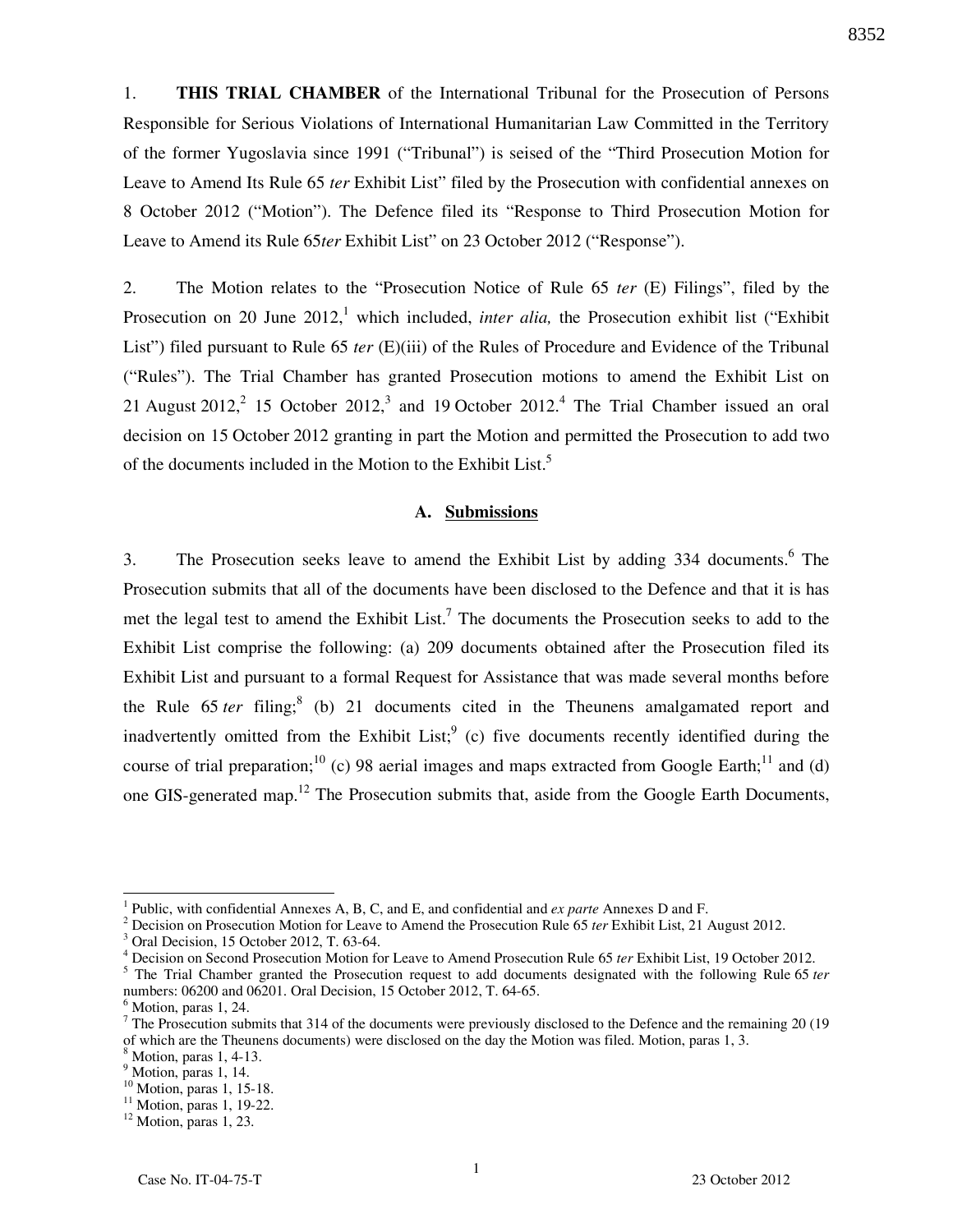the majority of the documents will be tendered through witnesses who are expected to appear after the winter recess.<sup>13</sup>

4. The Defence does not oppose the Motion.<sup>14</sup>

#### **B. Applicable Law**

5. Rule 65 *ter* (E)(iii) of the Rules provides, *inter alia,* that the Prosecution shall file, within a time-limit set by the Pre-Trial Judge and not less than six weeks before the Pre-Trial Conference, "the list of exhibits the Prosecutor intends to offer", serving on the defence copies of the listed exhibits. In the exercise of its inherent discretion in managing the trial proceedings, and if satisfied that this is in the interests of justice, a Trial Chamber may grant a Prosecution request to amend the filed exhibit list.<sup>15</sup> In doing so, a Trial Chamber must be satisfied that, taking into account the specific circumstances of the case, good cause is shown for amending the original list and that the newly offered material is relevant and of sufficient importance to justify the late addition. Moreover, a Trial Chamber must carefully balance any amendment to the original list with an adequate protection of the rights of the accused.<sup>16</sup>

#### **C. Discussion**

6. The Chamber recalls that the deadline for the filing of the Exhibit List in this case was 19 June 2012.<sup>17</sup>

7. The Chamber is satisfied that, taking into account the specific circumstances of the case and the lack of opposition to the Motion from the Defence, good cause has been shown for amending the Exhibit List to include the proposed documents. The documents sought to be included are relevant and of sufficient importance to justify their addition at this stage of the trial. The Chamber is satisfied that no undue prejudice to the Defence will incur as a result of the addition of the documents.

8. Issues as to admissibility of the documents will be addressed at such time as the documents are tendered.

 $\overline{a}$ 

<sup>16</sup> *Karadžić* Decision, para. 8; *Popović* Appeal Decision, para. 37.

 $13$  Motion, para. 3.

<sup>&</sup>lt;sup>14</sup> Response, para. 1.

<sup>&</sup>lt;sup>15</sup> *Prosecutor v. Radovan Karadžić*, Case No. IT-95-5/18-T, Decision on the Prosecution's Motion for Leave to File a Supplemental Rule 65 *ter* Exhibit List, 18 March 2010 ("*Karadžić* Decision"), para. 7; *Prosecutor v. Vujadin Popović et al.,* Case No. IT-05-88-AR73.1, Decision on Appeals Against Decision Admitting Material Related to Borovčanin's Questioning, 14 December 2007 ("*Popović* Appeal Decision"), para. 37.

<sup>&</sup>lt;sup>17</sup> Order on Pre-Trial Work Plan, 16 December 2011, Annex A, p. 1.